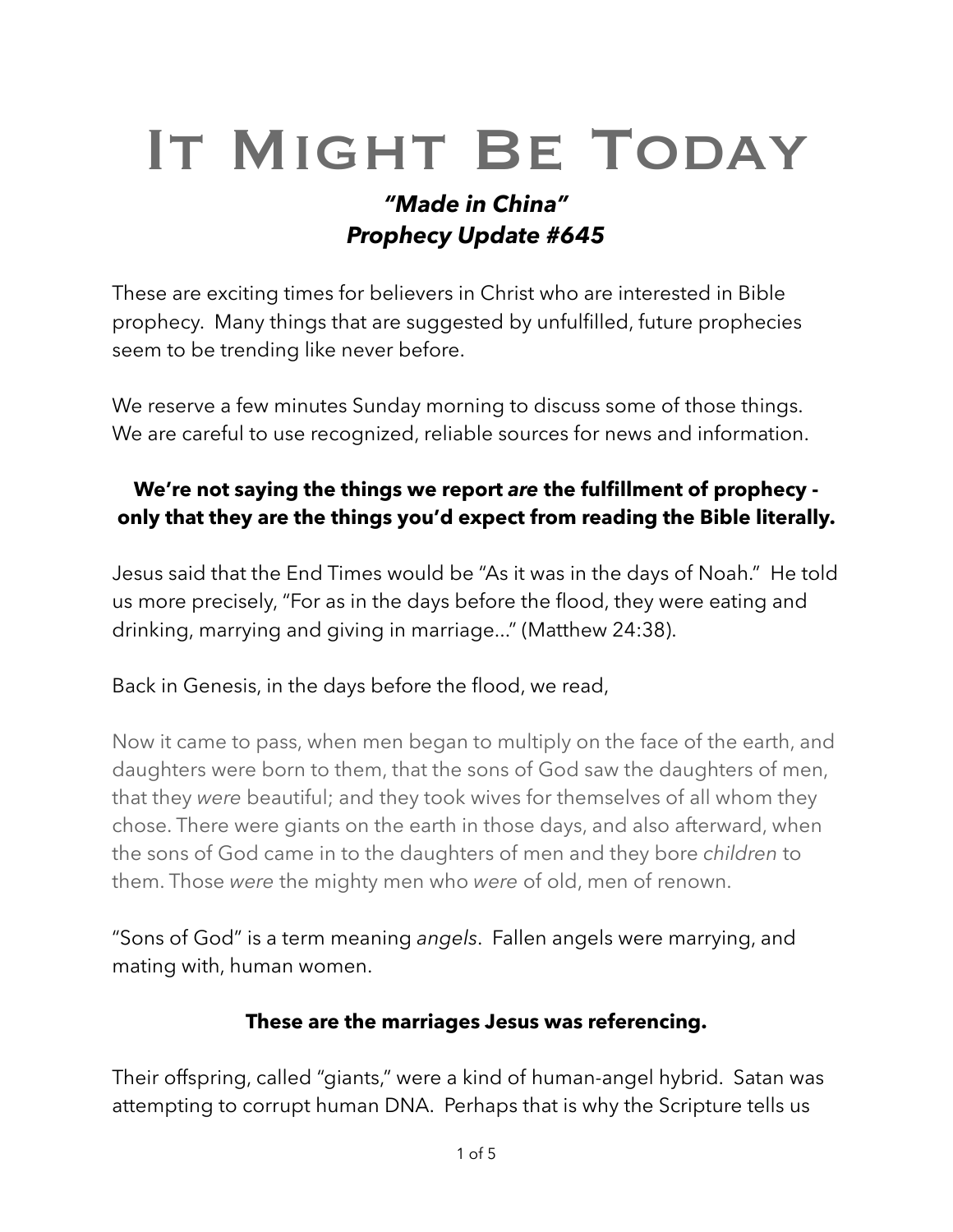that Noah was "perfect in his generations," a word that can mean *descendants* (Genesis 6:9).

This might be referring to his DNA being fully human, thus his kids could repopulate the earth with human DNA once the flood did away with the corruption.

(That was a very quick overview. If you want to know more about this stuff, we did a series called *The Days of Noah*. It's on the website & available as a podcast).

# **You would expect DNA to be a huge topic in the End Times. It is.**

The latest information I came across is, quite frankly, terrifying. Here's the tag line of the report that aired on 60 Minutes: *US officials say the Chinese government is trying to collect Americans' DNA*.

The interviews featured three experts:

- ➡ Bill Evanina, who recently stepped down as the top counterintelligence official in the US, and is a veteran of both the FBI and CIA.
- Supervisory Special Agent Edward You, a former biochemist turned FBI investigator.
- Sophie Richardson, director of the China program for Human Rights Watch.

#### Excerpts:

Different branches of government have taken action over the past year to stem the tide of our medical data flowing to China. The quest to control our biodata has become the new space race.

Edward You: The authoritarian government of China has been boldly open about their ambitions to beat the West and reap the benefits of advances in DNA science and technology. They absolutely want to be the dominant leader in this biological age. They are building out a huge domestic database. And if they are now able to supplement that with data from all around the world, it's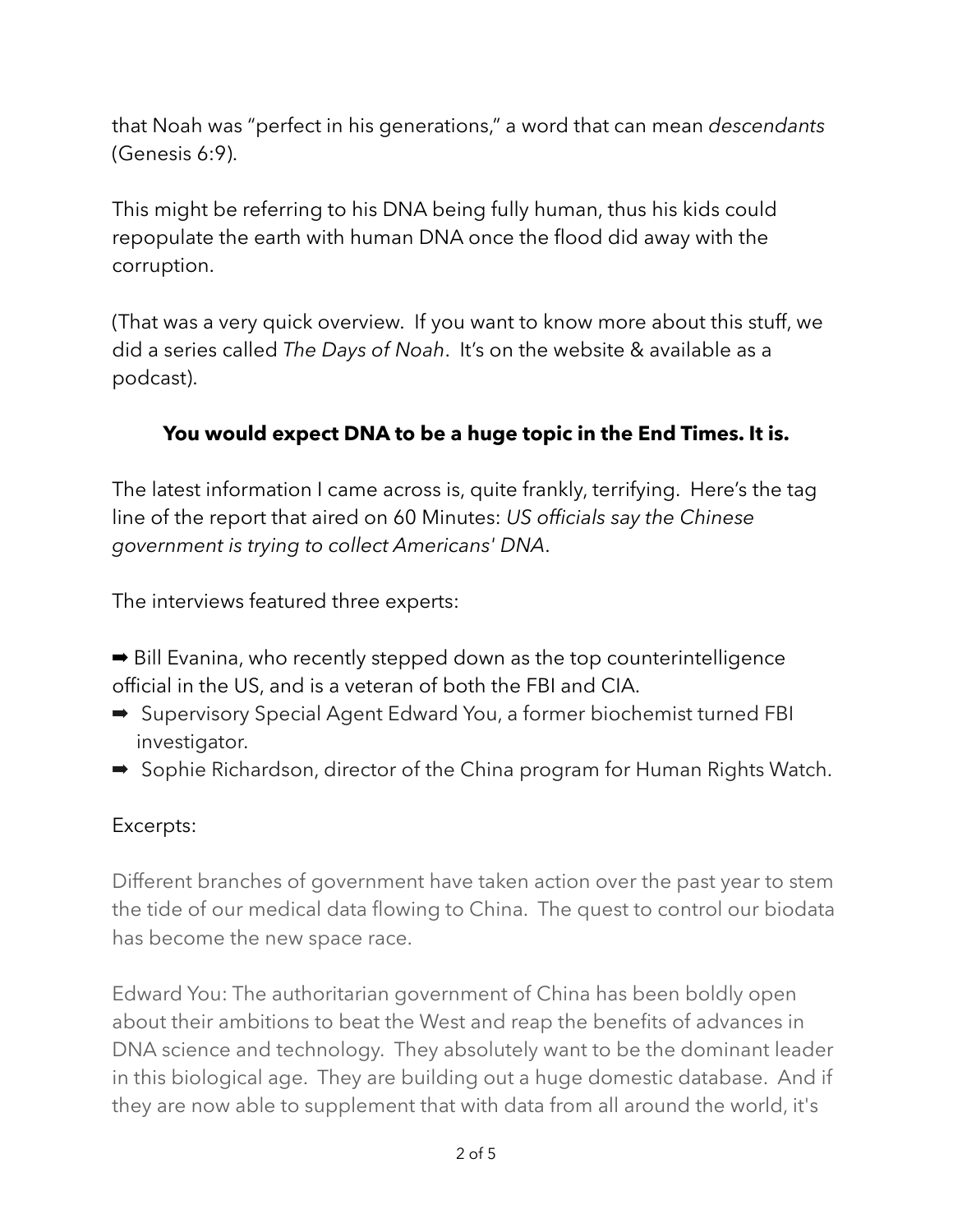all about who gets the largest, most diverse data set. And so, **the ticking time bomb is that once they're able to achieve true artificial intelligence, then they're off to the races in what they can do with that data.** 

Bill Evanina: Current estimates are that **80% of American adults have had all of their personally identifiable information stolen by the Communist Party of China.**

The concern is that the Chinese regime is taking all that information about us what we eat, how we live, when we exercise and sleep - and then combining it with our DNA data. With information about heredity and environment, suddenly they know more about us than we know about ourselves.

Edward You: Think about the dawn of the Internet of Things and the 5G networks and smart homes and smart cities. There are going to be sensors everywhere. It's gonna be tracking your movement, your behavior, your habits. And ultimately, it's gonna have a biological application. Data is absolutely gonna be the new oil.

This next piece of news is really disturbing.

## **The Communist Party is already using DNA data against populations within China.**

Sophie Richardson: China has rounded up more than a million Uyghurs, Chinese citizens who are a Muslim minority, and jailed them in camps. They're being subjected to political indoctrination. They can't use their own language. They're not allowed to worship. Those people are highly restricted in how they can live their lives.

It's a region that's awash in surveillance technology, ranging from facial recognition software, surveillance cameras, data doors, and Wi-Fi sniffers.

Part of the social control includes the forced collection of DNA. Under the guise of free physicals for Uyghurs, Richardson says China is actually collecting DNA and other biometric data that's then used specifically to identify people,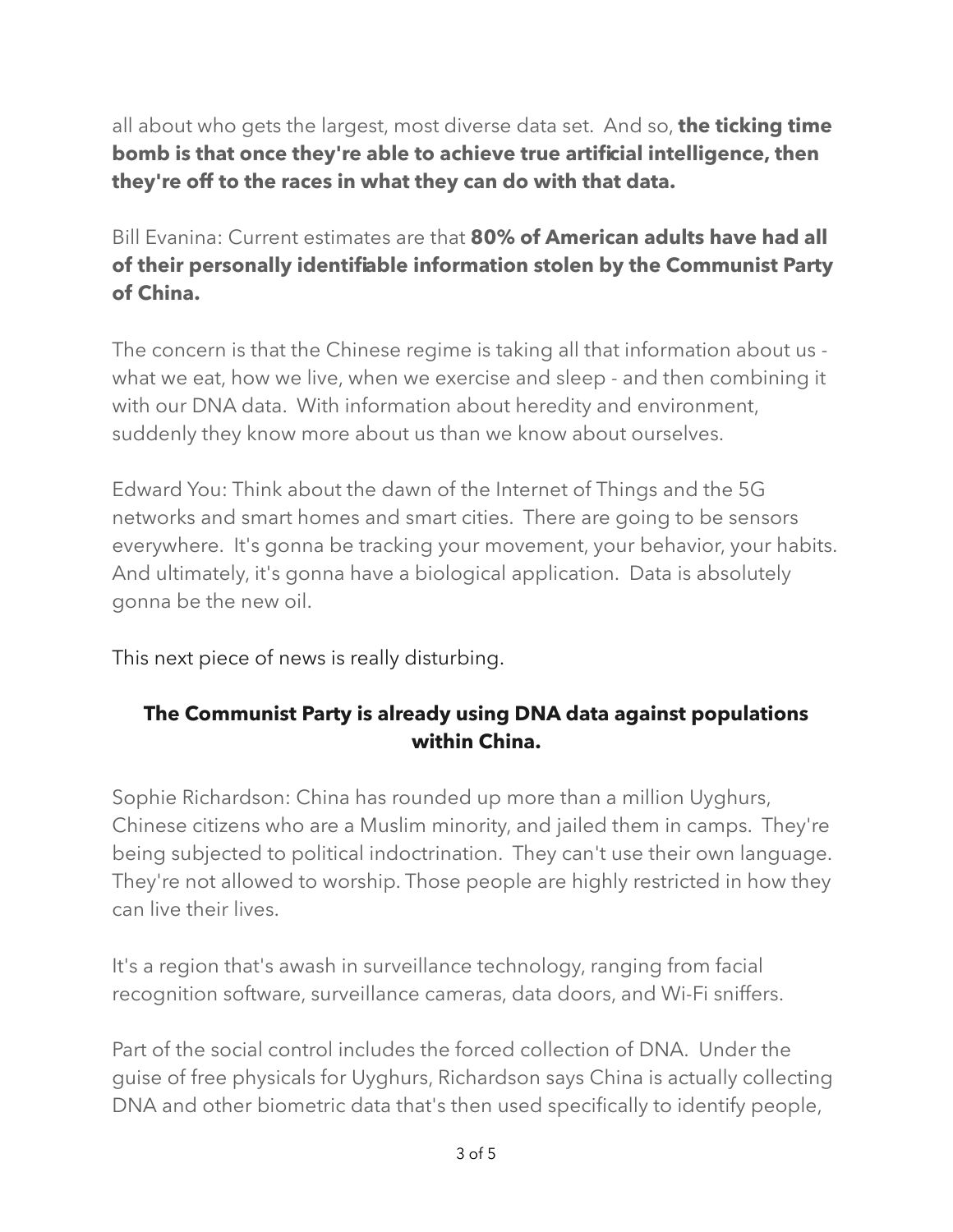target other family members and refine facial recognition software. And those, national security officials say, are just the uses we know about.

# *[https://www.cbsnews.com/news/biodata-dna-china-collection-60](https://www.cbsnews.com/news/biodata-dna-china-collection-60-minutes-2021-01-31/) [minutes-2021-01-31/](https://www.cbsnews.com/news/biodata-dna-china-collection-60-minutes-2021-01-31/)*

According to the BBC, "Women in China's reeducation camps for Uyghurs have been systematically raped, sexually abused, and tortured."

## *<https://www.bbc.com/news/world-asia-china-55794071>*

The 60 Minutes interview ended by saying, "It's not just China that's recognized what a valuable commodity your DNA can be. Some of the fastest-growing US tech companies are in this space, as well. In fact, you may have already surrendered your DNA by spitting in a tube." (A reference to at-home SARS-CoV-2 spit tests that millions of Americans have participated in).

DNA manipulation... Totalitarian control... Surrender or seizure of privacy... Enhanced Artificial Intelligence... Pervasive surveillance. Not to mention globalism, a cashless economy, and the technology necessary to be identified by your biometrics.

# **This is just the kind of stuff that we expect from a literal, futurist reading of unfulfilled Bible prophecy.**

We believe the resurrection and rapture of the church is imminent. It could happen any moment; nothing needs to happen before it. It will definitely happen before the Tribulation.

Jesus will return in the clouds. He will raise the dead in Christ. He will transform the bodies of living believers to glorified, resurrection bodies.

We will all join Him in Heaven while the earth endures one final seven-year campaign of severe evangelism.

Are you ready for the rapture? If not, Get ready; Stay ready; Keep looking up.